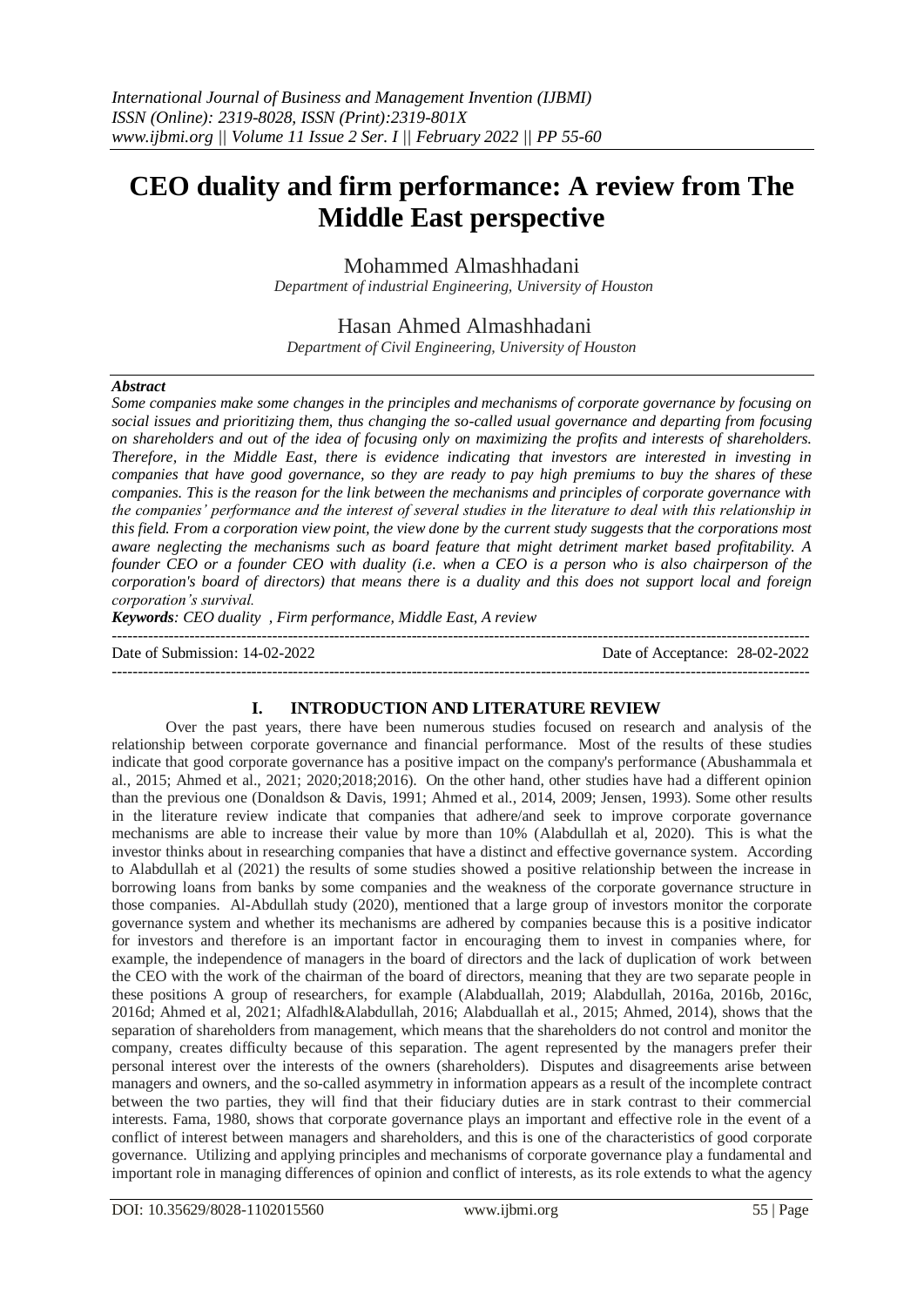theory sought to reduce agency costs and reduce agency problems In the past few years, there have been many collapses and financial crises, the most recent of which was the global economic crisis in 2008, in which major American and European companies collapsed, including Enron and other giant companies. One of the mechanisms and principles that have been established under the concept of corporate governance. The handling and precaution with these crises raised the concerns of various parties, especially investors, in the decisionmaking process for them, as well as other important parties in societies such as consumers and employees. Therefore, the important thing is to investigate the studies that dealt with this matter and to look forward to events based on a set of management, accounting, economics and financial theories.

## **II. LITERATURE REVIEW**

It has been pointed out that one of the challenges in achieving "excellent" corporate governance (CG) today is the potentially adversarial interaction between the board of directors and the shareholders. Both stewardship theory and agency theory has raised this issue. Several studies have been focused on such matter (See, (See., Alabdullah et al., 2019; Alabduallah et al., 2021; Alabduallah et al., 2021; Ahmed, 2017; Alabduallah et al., 2014; Alabduallah & Ahmad, 2019; Ahmad et al., 2019; Ahmed et al., 2018; Alabdallah et al., 2020; Ahmed et al., 2017; Ahmed et al, 2018; Alabduallah& Ahmed, 2021; Abushammala et al, 2015; Alabdullah, 2016a;2017;2018;2019; Ahmad et al., 2014). Moreover, another studies in the literature that got findings revealed that the link of the CEO and performance is positively related (See., Ahmad et al., 2018; Alabduallah, 2019; Alabdullah, 2016a, 2016b, 2016c, 2016d; Ahmed et al, 2021; Alfadhl&Alabdullah, 2016; Alabduallah et al., 2015; Ahmed, 2014; Alabdullah et al., 2020; Alabdullah et al, 2019; Ahmad et al, 2019; Alabdullah et al, 2020; Alabdullah et al, 2016; Ahmed et al., 2018; Alabdullah& Ahmed, 2018; Essia, 2014 Alabdullah et al, 2014a, 2014b; Alabdullah et al., 2020; Ahmad, 2018; Ahmed et al., 2020; Alabdullah et al., 2016; Alabduallah, 2021a, 2021b; Alabdullah et al, 2018; Alabdullah et al, 2021; Nor et al., 2020Alfadhl&Alabdullah, 2013; Almashhadani, 2020; Alabdullah et al., 2021; Almashhadani & Almashhadani, 2022; Alabdullah et al, 2018; Ahmed et al., 2021).

# **III. AGENCY THEORY**

The link between shareholders (principals) and managers (agents) is described in the agency theory. Its goal is to find solutions between its owners and the organization's management by defining approaches to solve those disputes, for instance, transferring decision-making authority to agents or project managers (Almashhadani & Almashhadani, 2022).

Based on agency theory, if costs are maintained to a minimum, organisations' financial performance can be boosted. Since owners and managers' objectives vary, the agency cost may be perceived as a value loss for shareholders. Moreover, agency costs are displayed in the stock market that possesses an impact on the company's stock price. Thus, if agency costs are controlled correctly, they may assist in raising the company's stock value, therefore enhancing the company's overall financial success. Monitoring, bonding, and residual costs are all included in the total cost of the agency. As a result, the corporate governance system should untangle the reasons for these disputes in order to lower agency costs, necessitating a grasp of "agency theory." Managers should be encouraged to behave in the best interests of the principal by efficient corporate governance processes (Alabdullah et al., 2021).

The agency theory states that if there is a well-developed market, corporate controls do not exist. Failures of the market, moral hazards, market non-existence, incomplete contracts, asymmetric knowledge, and moral selection are among the results. Nevertheless, other research has found that robust market competitors, adequate monitoring, cautious debt sourcing, CEO pay management, an efficient board of directors, concentrated holdings, as well as corporate control markets can assist in solving the agency problem. Agency theory supporters postulate that the chairperson and CEO roles must be selected from various people. This will guarantee that the chairperson and CEO have sufficient checks and balances (Ahmed et al., 2020).

## **IV. STEWARDSHIP THEORY**

Contrary to the agency theory, which proposes that the chairperson, as well as CEO functions, be divided, the stewardship theory proposes that the two positions be integrated. It implies that instead of being self-serving, directors are able to accomplish shareholders' goals by maximising their utility. Certain empirical evidence confirms the stewardship theory's side of the issue.

In addition, based on stewardship theory, enabling managers to work with caution motivates them to work more effectively. Researchers on this argument agree in which managerial behaviour is motivated not only by financial incentives but also through the need for caution to maximise shareholder value. Moreover, stewardship theory emphasises that managers' care for anticipated career growth as well as their image force them to perform in the shareholders' best interests, reducing agency costs. In addition, there exists a psychological aspect to the concept that managers can give up their all if they are satisfied with their jobs.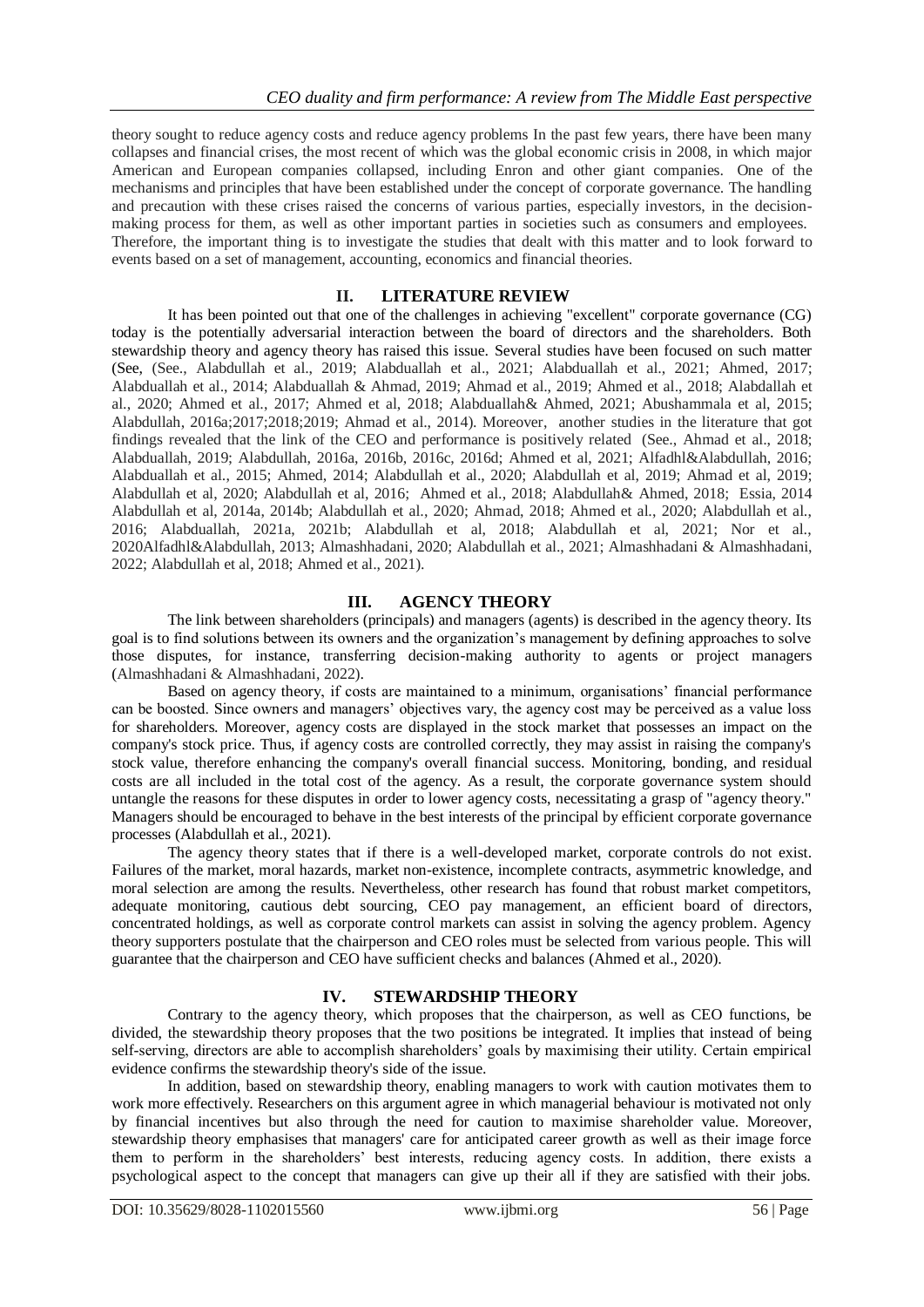Managers who make choices without having to go through administrative procedures have higher job satisfaction, which assists the firm's overall financial performance.

Moreover, managers have more insider information relating to the organization's on-going operations as opposed to independent directors. Thus, managers must possess an exhaustive comprehension of the company's operations in order to produce well-informed judgments. In this vein, the stewardship theory implies that corporations benefit from having a small number of independent directors. Likewise, the stewardship theory states that an insider-dominated board of directors is more efficient in accomplishing the organization's goal due to greater connection to information as well as technology. Lastly, the stewardship theory asserts that the CEO primarily wishes to do proper work instead of opportunistically exploiting the system, as the agency theory proposes.

### **V. INSIDER SHAREHOLDER**

A concept utilised to characterise a corporation's senior or director executive who occupies some shares of that corporation, typically more than 10% of the voting shares, is called an insider shareholder (Jensen & Meckling, 1976). Therefore, the shareholding size of an insider's stake has an impact on the company's overall financial performance. The agency cost is reduced by an increase in insider holdings by insiders. This conclusion was based on the assumption that managers who own substantial shares in the company would not invest in high-risk or harmful projects. As a result, managers will invest wisely in projects that are expected to yield substantial profits.

Several research have found that raising insider shares beyond a certain threshold decreases financial performance (Falih et al., 2021). Fama and Jensen (1983), for example, argue that the increment can lead to managerial entrenchment. Past research used multiple linear regression models to assess a large data set of hedge funds on the firms' financial performance having a lot or little insider shareholdings. It has been discovered that firms having insider investment do better as compared to those without. Gains in insider shareholding, up to an optimal level of roughly 20% of shares, (may) boost returns, according to the research.

### **VI. BOARD SIZE**

The board of directors plays a critical role in the corporate governance structure, according to economic theories. In addition, shareholders are concerned with the board of directors' ability to control and supervise management where they act in the company's best interests. The common consensus is that firms having a big board of directors are more likely to have effective supervision that assists them to perform better. According to previous research, a large board is more likely to have the specialised talents necessary to achieve better results. They discovered that the size of the board of directors had a positive link with financial performance (Alabduallah, 2019; Alabdullah, 2016a, 2016b, 2016c, 2016d; Ahmed et al, 2021; Alfadhl&Alabdullah, 2016; Alabduallah et al., 2015; Ahmed, 2014; Alabdullah et al., 2020; Alabdullah et al, 2019; Ahmad et al, 2019; Alabdullah et al, 2020).

#### **VII. AUDIT COMMITTEES**

The audit committee's task is to make sure that the corporation's financial reporting is up to corporate governance council standards and accurate. It also guarantees that organisations comply with regulations such as mandated disclosures.

The amount of disclosure was shown to be positively linked to the board and audit committee meetings frequency, as per Kent and Stewart (2008). Other researchers' work, nevertheless, has some contradictory evidence. Audit committees have no bearing on the accuracy of accounting performance measurements. In addition, Vafeas and Theodorou (1998) found no evidence of a link between "board structure (committee composition, chairman affiliation, and director affiliation and ownership)" and performance. One of the most common strategies for improving alignment between business unit/customer management and staff is performance management. The IT structure must now enable effective use of technology systems and products for growth, business flexibility, support for effective asset utilisation, and cost-efficiency in the dynamic business environment. As a result, to coordinate, drive, and support business, centralised governance is required. IT governance has also been defined as a system that defines the decision rights and accountability framework in order to promote desired behaviours.

To improve the effectiveness and efficiency of services and products given to the business, it is critical to design and builds an internal performance management system. As a result, the two most common KPI families are effectiveness and efficiency in supporting the business. Despite the fact that there are several best practises and techniques for assessing IT performance, issues persist when standard financial measures are applied to IT. Making well-informed IT decisions involves a thorough understanding of IT operations as well as specific KPIs. Any IT system needs steps to map the system's basic characteristics in order to understand and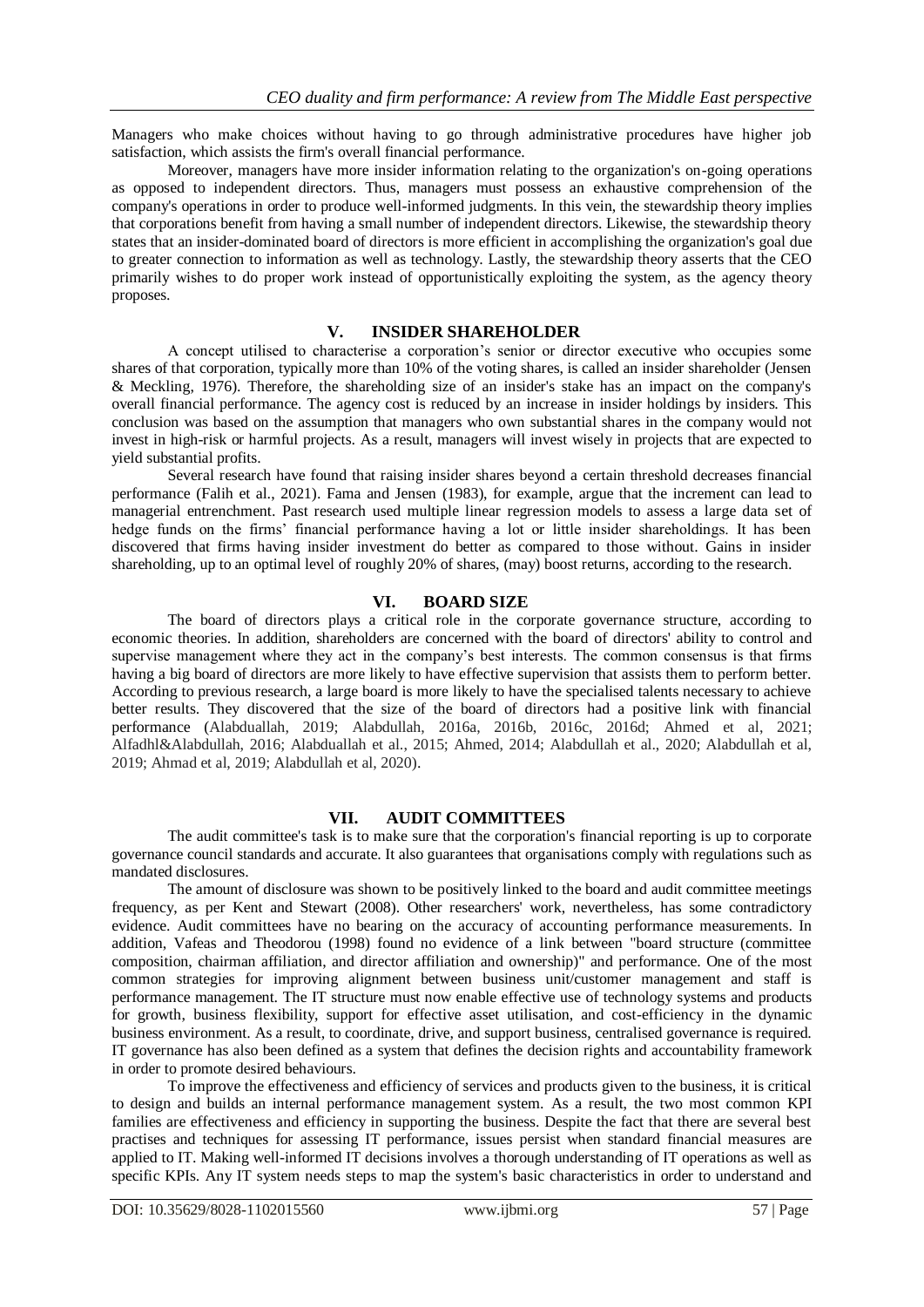even improve it. This accumulated knowledge must be integrated into the enterprise architecture that further enables features such as BI dashboards to give data in a complex and constantly changing management environment. Performance measurement, on the other hand, entails identifying the variables that affect the ability to complete tasks and the development of outcomes. The Key Performance Drivers (KPDs) are these aspects, and a KPD map is frequently produced as a result. This is a great tool for identifying significant elements or significant factors affecting a company's success as measured by Key Performance Indicators (KPIs). Meanwhile, KPDs can be used to create a "works map," which aids in the identification of key activities. In summary, articulating a strategic performance objective, defining a set of KPDs, and linking these to specific KPIs are the three main actions that a business should follow for IT governance control. KPIs might be lagging or leading in nature. Leading indicators are often input-oriented and set the goal, such as customer satisfaction or confidence. Meanwhile, lagging indicators are output-oriented, event-based, and frequently follow the measurements used to determine a company's objectives. Since they are related to a more concrete measuring baseline, lagging indicators are often easier to detect and evaluate. A well-balanced set of leading and trailing indicators aids in the achievement of corporate objectives.

#### **VIII. CONCLUSION AND RECOMMENDATION**

Stockholders who pursue to keep on acceptable level of compensation in positive way that should be reached in line with enhancement of firm performance might represent accepting the separation of the positions of the Chairperson and CEO of the board of directors. This needs from some enhancement by the literature to contribute in considering that the structure of the corporate governance strongly impact on the plan of CEO compensation. While the executives managers of merging corporations command more compensation in spite of the structure of the governance and firm performance. Thus, via testing the concepts and practices of corporate governance in the Middle East, there will be providing clear insight regarding the link between CEO duality and firm performance taking into account the power dynamics in such link between board of directors and CEO in management contexts that are clearly various from those in developed countries. The current study recommended to the future researchers to make expansions in the theoretical mainstays of corporate governance studies regarding identifying the impact of CEO duality on firm performance taking into account the importance of CEOs power.

#### **REFERENCES**

- [1]. Abushammala, S. N., Alabdullah, T. T. Y., & Ahmed, E. R. (2015). Causal Relationship between Market Growth and Economic Growth. Comparison Study. European Journal of Business and Management 7(33).
- [2]. Ahmed, E. R., Alabdullah, T. T. Y., Ardhani, L., &Putri, E. (2021). The Inventory Control System's Weaknesses Based on the Accounting Postgraduate Students' Perspectives. Journal of Accounting and Business Education, 5(2), 1-8.DOI: http://dx.doi.org/10.26675/jabe.v5i2.19312.
- [3]. Ahmed, E. R. e. A.(2016). Zakat and Accounting Valuation Model. Journal of Reviews on Global Economics, 5(16-24), 24.
- [4]. Ahmed, E. R., Islam, M. A., Alabdullah, T. T. Y., and bin Amran, A. (2018). Proposed the pricing model as an alternative Islamic benchmark. Benchmarking: An International Journal 25, 2892–2912. doi: 10.1108/bij-04-2017-0077.
- [5]. Ahmed, E. R., Alabdullah, T. T. Y., Shaharudin, M. S., &Putri, E. (2020). Further Evidence on the Link between Firm's Control Mechanisms and Firm Financial Performance: Sultanate of Oman. Journal of Governance and Integrity, 4(1), 1-6.
- [6]. Ahmed, E. R., Alabdullah, T. Y., Islam, M. A., &Asmar, M. (2014) "Sukuk Legitimacy: A New Measurement Based on Content Analysis" 16th Malaysian Finance Association Conference in SasanaKijang Central Bank of Malaysia, Kuala Lumpur, June 4-6, 2014.
- [7]. Ahmed, E. R., Alabdullah, T. T. Y., Thottoli, M. M., &Maryanti, E. (2020). Does Corporate Governance Predict Firm Profitability? An Empirical Study in Oman. The International Journal of Accounting and Business Society, 28(1), 127-143.
- [8]. Ahmed, E. R., Aiffin, K. H. B., Alabdullah, T. T. Y., &Zuqebah, A. (2016). Zakat and Accounting Valuation Model. Journal of Reviews on Global Economics, 5, 16-24.
- [9]. Ahmed, E. R., A Amran, Alabdullah, T. T. Y., & , A Islam (2019). Testing The Legitimacy Index In Light Of Shariah Risks For Sukuk Markets. European Proceedings of Social and Behavioural Sciences 88.
- [10]. Ahmed, E. R., Islam, M. A., and & amp; Alabdullah, T. T. Y. (2017). The moderating role of Shariah supervisory board on sukuk pricing benchmark. International Journal of Excellence in Islamic Banking and Finance 6.
- [11]. Ahmed, E. R., Islam, A., Zuqibeh, A., &Alabdullah, T. T. Y. (2014). Risks management in Islamic financial instruments. Advances in Environmental Biology, 402-406.
- [12]. Ahmed, E. R., Islam, M. A., Alabdullah, T. T. Y., &Amran, A. B. (2019). A qualitative analysis on the determinants of legitimacy of sukuk. Journal of Islamic Accounting and Business Research, Vol. 10 No. 3, pp. 342-368.
- [13]. Alabdullah, T. T. Y., Yahya, S., & Ramayah, T. (2014b). Corporate Governance Mechanisms and Jordanian Companies' Financial Performance. Asian Social Science,10(22), p247.
- [14]. Ahmed, E. R., Alabdullah, T. T. Y &Shaharudin, M. S. (2020). Approaches to Control Mechanisms and Their Implications for Companies' Profitability: a Study in UAE. Journal of accounting Science, Vol. 4, no. 2, pp. 11-20.
- [15]. Ahmed, E. R., Rahim, N. F. A., Alabdullah, T. T. Y., &Thottoli, M. M. (2019). An examination of social media role in entrepreneurial intention among accounting students: a SEM study. Journal of Modern Accounting and Auditing, 15(12), 577-589.
- [16]. Ahmed, E. R., Alabdullah, T. T. Y., Amran, A., &Yahya, S. B. (2018). Indebtedness Theory and Shariah Boards: A Theoretical Approach. Global Business and Management Research, 10(1), 127-134.
- [17]. Ahmed, E. R., Islam, M. A., &Alabdullah, T. T. Y. (2014). Islamic sukuk: Pricing mechanism and rating. Journal of Asian Scientific Research, 4(11), 640.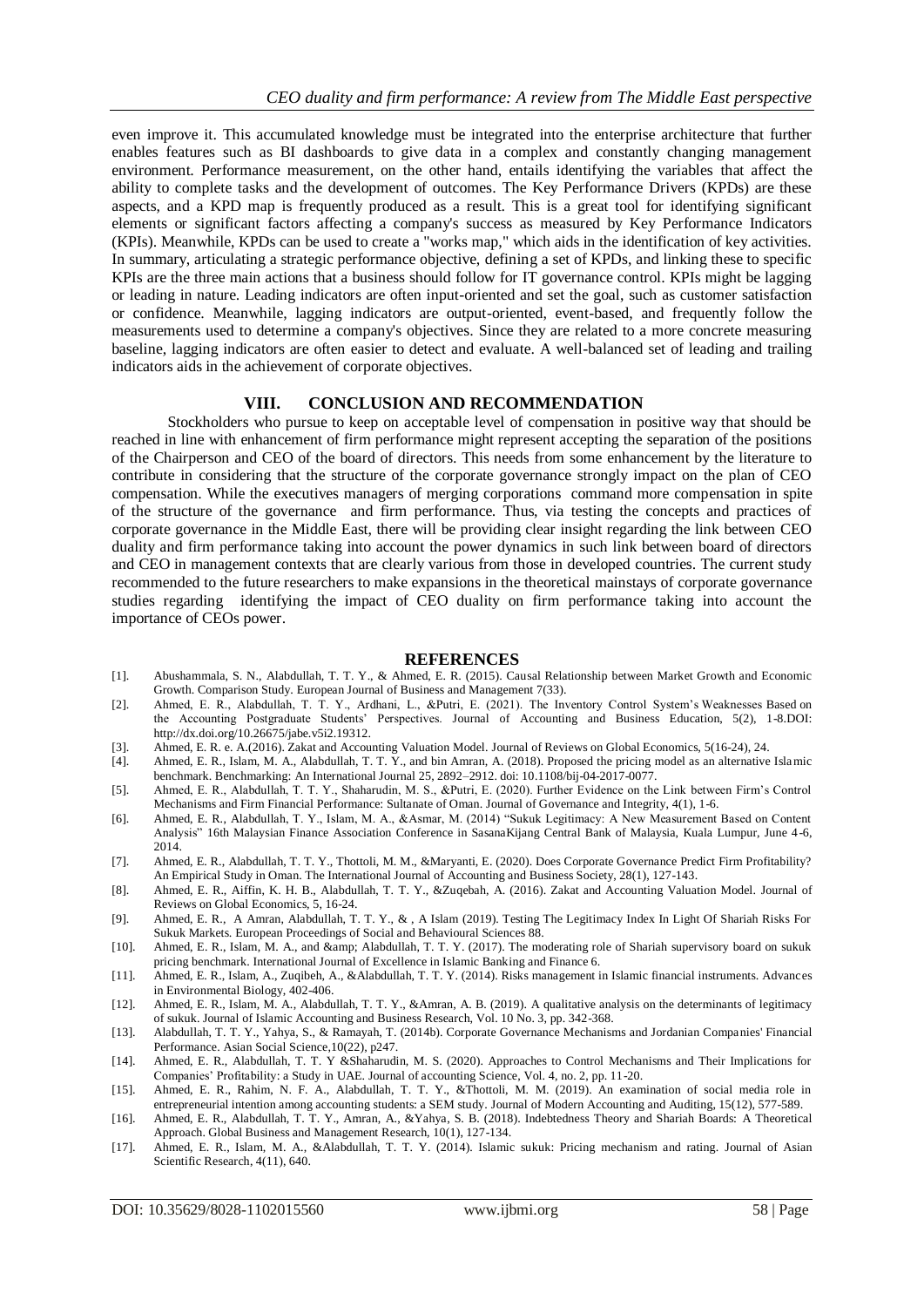- [18]. Alabdullah, T. T. Y., Al Fakhri, I., Ahmed, E. R., & Jebna A. K. (2021). EMPIRICAL STUDY OF THE INFLUENCE OF BOARD OF DIRECTORS' FEATURE ON FIRM PERFORMANCE, 1(119).
- [19]. Alabdullah, T. T. Y. (2021). Management accounting insight via a new perspective on the risk management companies' profitability relationship. International Journal of Intelligent Enterprise 7, In press.
- [20]. Alabdullah, T. T. Y., Ahmed, E. R., and Nor, M. I. (2020). The World Declining Economy And Coronavirus Pandemic: Systems Should Be Continued. Russian Journal of Agricultural and Socio-Economic Sciences 102, 89–96. doi: 10.18551/rjoas.2020-06.11.
- [21]. Alabdullah, T. T. Y. (2021). Ownership Structure and the Failure or Success of Firm Performance: Evidence from Emerging Market; Cross-sectional Analysis. International Journal of Business and Management Invention, 10(8).
- [22]. Alabdullah, T. T. Y. (2019). Management Accounting and Service Companies' Performance: Research in Emerging Economies, Australasian Accounting, Business and Finance Journal, 13(4), 100-118.doi:10.14453/aabfj.v13i4.8.
- [23]. Alabdullah, T. T. Y. (2017). Compensation committee, company board attributes, and company performance: The moderating effect of leadership position. Paper presented at the 2017 Wei International Academic Conference Proceedings, July 24 -27, 2017, Business and Economics.
- [24]. Alabdullah, T. T. Y. (2016a). Are Board Size And Ownership Structure Beneficial In Emerging Markets' Firms? Evidence from Jordan. International Journal of Management & Information Systems (IJMIS), 20(3), 87-94.
- [25]. Alabdullah, T. T. Y. (2016d). Agency Theory Perspective: A Quantitative Study Of Accounting Performance Measures In Emerging Economies. ICTE Proceedings, New York.
- [26]. Alabdullah, T. T. Y., Ahmed, E. R., & Nor, M. I. (2018). New Ideas from Management, Finance and Accounting Perspective: The Research for A New Link Between A Company's Outcome and Risk Management. 5th International Conference on New Ideas in Management, Economics and Accounting.
- [27]. Alabdullah, T. T. Y. (2016c). Corporate Governance from The Perspective of The Past and The Present and The Need to Fill an International Gap. Risk Governance & Control: Financial Markets & Institutions, 6(4).
- [28]. Alabdullah, T. T. Y., Yahya, S., &Ramayah, T. (2014b). Corporate Governance Development: New or Old Concept? European Journal of Business and Management, 6(7), 312-315.
- [29]. Alabdullah, T. T. Y. (2016b). The Performance of Companies and The Board's Characteristics From the New Perspective of Manipulation Avoidance. Corporate Ownership & Control, 13(4), 279-286.
- [30]. Alabdullah, T. T. Y., Maryanti, E . (2021). Internal Control Mechanisms in Accounting, Management, and Economy: A review of the Literature and Suggestions of New Investigations. International Journal of Business and Management Invention, 10(9).
- [31]. Alabdullah, T. T. Y., Ahmed, E. R. (2021). New Insights to Investigate the Impact of Internal Control Mechanisms on Firm Performance: A Study in Oman. RisetAkuntansidanKeuangan Indonesia, Vol. 6,(2).
- [32]. Alabdullah, T. T. Y., Alfadhl, M. M. A., Yahya, S., & Rabi, A. M. A. (2014). The Role of Forensic Accounting in Reducing Financial Corruption: A Study in Iraq. International Journal of Business and Management, 9 (1), 26.
- [33]. Alabdullah, T. T. Y., Ahmed, E. R., & Ahmed, R. R. (2021). Organization features and profitability: Implications for a sample of Emerging Countries. Journal of Accounting and Business Education, 5(2), 43-52.DOI: http://dx.doi.org/10.26675/jabe.v5i2.16351.
- [34]. Alabdullah, T. T. Y., Ahmed, E. R., Mohammed Almashhadani, M, Yousif S, Almashhadani H, Almashhadani R, Putri, E (2021). How Significantly to Emerging Economies Benefit From Board Attributes and Risk Management in Enhancing Firm Profitability? Journal of Accounting Science 5(2).
- [35]. Alabdullah, T. T. Y., Ahmed, E. R., (2020). A cross-sectional analysis of the influence of corporate governance features on the organizational outcomes: An assessment. International Islamic University Chittagong. 17(2). P.P 6-26.
- [36]. Alabdullah, T. T. Y., Yahya, S., Nor, M. I., &Majeed, F. Q. (2016). An Investigation of Corporate Governance from A New Perspective: Examining the Financial Performance of Companies and The Impact of Executive Turnover. Corporate Board: Role, Duties & Composition, 12(1).
- [37]. Alabdullah, T. T. Y., Ahmed, E. R., &Muneerali, M. (2019). Effect of Board Size and Duality on Corporate Social Responsibility: What has Improved in Corporate Governance in Asia?. Journal of Accounting Science, 3(2), 121-135.
- [38]. Alabdullah, T. T. Y., Ahmed, E. R. (2019). Board Diversity and Disclosure of Corporate Social Responsibility Link: A Study in Malaysia. Journal of Adv Research in Dynamic & Control System, 11(11).
- [39]. Alabdullah, T. T. Y. (2018). The relationship between ownership structure and firm financial performance. Benchmarking: An International Journal, 25(1), 319-333.
- [40]. Alabdullah, T. T. Y., Laadjal, A., Ries, E., & Al-Asadi, Y. A. A. (2018). Board Features and Capital Structure in Emerging Markets. Journal of Advanced Management Science, 6 (2).
- [41]. Alabdullah, T. T. Y., Nor, M. I., & Ahmed, E. R. (2018). The determination of firm performance in emerging nations: Do board size and firm size matter? Management, 5(3), 57-66.
- [42]. Alabdullah, T. T. Y., Ahmed, E. R., & Nor, M. I. (2019). Do board characteristics provide more enhancement for firm financial performance? A corporate governance perspective. New challenges in corporate governance: Theory and practice (pp. 89-91). https://doi.org/10.22495/ncpr\_25.
- [43]. Alabdullah, T. T. Y & Ahmed, E. R. (2020). Audit Committee Impact on Corporate Profitability in Oman Companies: an Auditing and Management Accounting Perspective. RisetAkuntansidanKeuangan Indonesia, Vol. 5, no. 2, pp. 121-128.
- [44]. Alabdullah, T. T. Y. and Ahmed, E. R. (2018). Corporate Governance: To What Extent it is important in the Arab Countries. International Journal of Science and Research 7.
- [45]. Alabdullah, T. T. Y & Ahmed, E. R. &Abushammala, S. (2020). Growth of Companies: Empirical Study of the Companies Listed in Developing Economies. Journal of accounting Science, Vol. 4, no. 2, pp. 1-10.
- [46]. Alfadhl, M. M. A. F. and Alabdullah, T. T. Y. (2013). Determinants of the Managerial Behavior of Agency Cost and Its Influential Extent on Performance: A Study in Iraq. International Journal of Humanities and Social Science, 3–3.
- [47]. Alfadhl, M. M. A., Alabdullah, T. T. Y. (2016). Agency Cost and Management Behavior: The Role of Performance as a Moderator. International Journal of Science and Research (IJSR), 5(1), 1858-1864.
- [48]. AL-Fakhri, I., Alabdullah, T.T.Y. (2021). The Evolution of a Robust and Reliable Brand Experience Scale in the Malaysian Context: An Empirical Evidence. Business Ethics and Leadership, 5(4), 59-67. [https://doi.org/10.21272/bel.5\(4\).59-67.2021](https://doi.org/10.21272/bel.5(4).59-67.2021)
- [49]. Almashhadani, M. (2021). How Dose Corporate Governance Leverage Organizational Performance: A Survey With Suggestions And Notes For Further Research. Russian Journal of Agricultural and Socio-Economic Sciences 3(111), 3–9.
- [50]. Almashhadani, M. (2020). Testing the effecting elements of R&D engineer's inventively in design industrialization Sector: A study in Singapore. Journal of Information and Computational Science,10(5).
- [51]. Almashhadani, M. (2021). A brief Review of Corporate Governance Structure and Corporate Profitability in Developed and Developing economy. International Journal of Business and Management Invention,10(11).